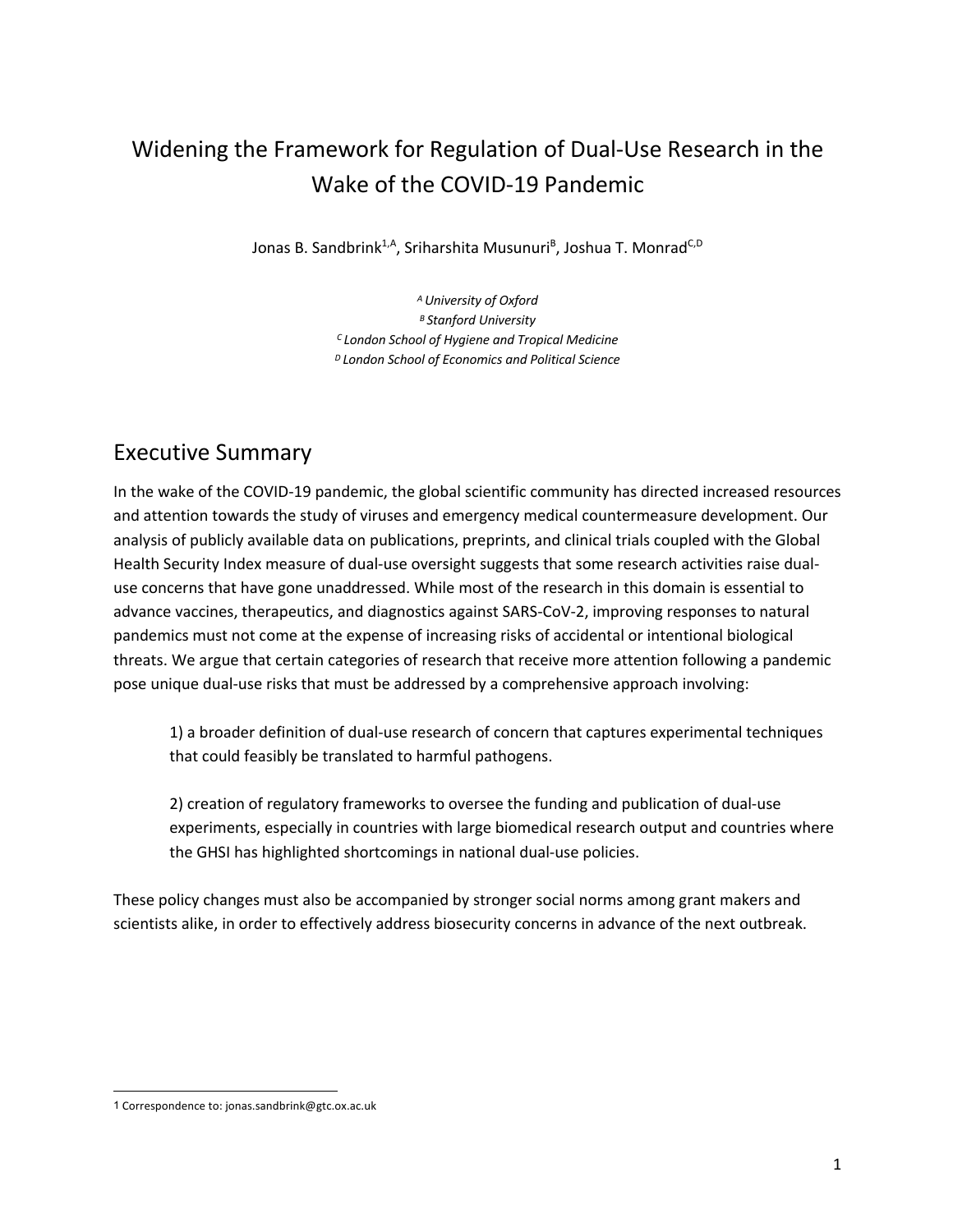# Background

According to the 2019 Global Health Security (GHS) Index, 81% of countries had "inadequate policies for biosecurity", and only 1% of countries appropriately reviewed dual-use aspects of life science research for "especially dangerous pathogens" (Global Health Security Agenda). These shortcomings are only amplified by the ongoing COVID-19 pandemic, which has resulted in a significant influx of investment and research for medical countermeasure development. Since the beginning of the pandemic, research relating to COVID-19 has accelerated rapidly – with the number of publications doubling every 20 days between January and May, on average – and as of July, there were almost 4500 registered COVID-related clinical trials (Coronavirus Research Publishing). Much of this research, however, is being conducted without much concern for dual-use potential.

Dual-Use Research of Concern (DURC) is defined by the US National Institutes of Health (NIH) as "life sciences research that, based on current understanding, can be reasonably anticipated to provide knowledge, information, products or technologies that could be directly misapplied to pose a significant threat with broad potential consequences to public health and safety [...]."(NIH Office of Intramural Research). Research within this category must adhere to project-specific risk-management plans. The current framework is limited to fifteen "biological select agents and toxins" pertaining to seven classes of experiments, and insufficiently captures the full extent of research with potential dual-use implications. Regulation of dual-use research is one of the criteria of the "prevent" score of the Global Health Security Index and is assessed on the basis of existing oversight policies and DNA screening requirements.

From a biosecurity perspective, there are several reasons to believe that academic output produced during or after a pandemic should be subject to particular scrutiny. First, increased attention towards characterization of a specific virus lends itself to initiatives such as identification of mutations that increase infectivity, or more accessible methods for *de novo* reconstruction of the virus (Starr et al.; Thi Nhu Thao et al.). Additionally, the advancement of certain technologies, such as platforms involving self-replicating viruses or vector-mediated delivery, pose a greater risk for misuse. Large-scale pandemics such as COVID-19 also highlight the weaknesses of our social, economic and political systems, thereby increasing awareness among malicious actors of the threat that biological agents pose (Deutsche Welle). Paradoxically, the need for rapid scientific collaboration during a pandemic has also led to increased engagement with preprint servers, making the proper review of such research with dual-use potential even more difficult.

At the moment, the most well-known application of DURC guidelines relates to the publication of gain-of-function (GoF) research. For instance, the US National Science Advisory Board for Biosecurity (NSABB), which is responsible for assessing the potential risks of life science research, played an active role in reviewing two manuscripts on the experimental adaptation of highly pathogenic avian influenza in ferrets to enable airborne mammal-to-mammal transmission. While the published manuscripts ultimately omitted certain experimental details, data, and conclusions, the H5 influenza case revealed how dual-use risk management aimed at the publication stage of research is inadequate and inefficient, since critical dual-use information can still be dispersed via informal preprints, presentations and collaborations, and significant resources have already gone towards the work by the time regulation applies.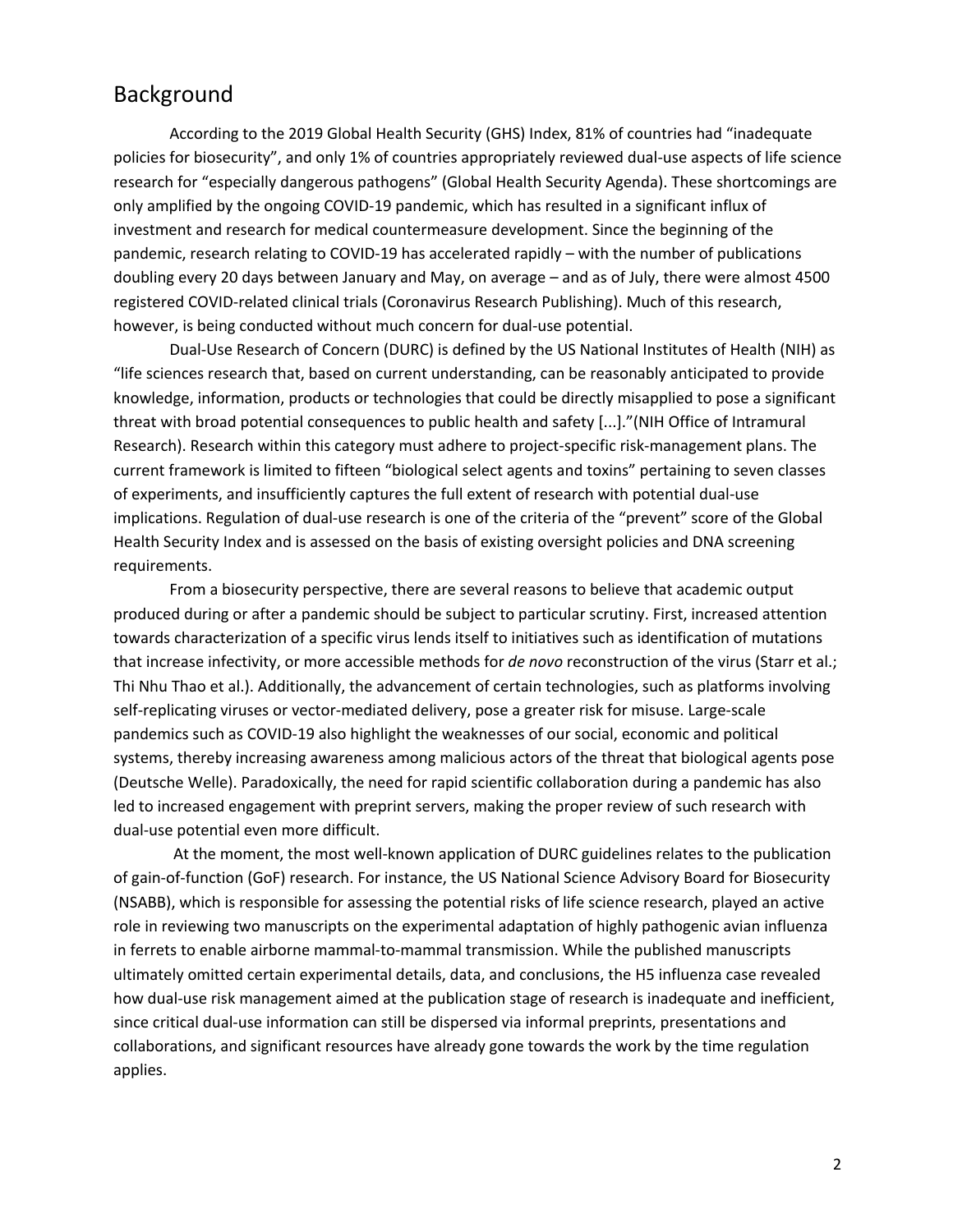In this paper, we argue that increased attention to virology research in response to the COVID-19 pandemic has raised distinct dual-use concerns that should inform how government agencies and funding organizations invest in technologies against future outbreaks. To evaluate these trends, we use publicly available data on publications, preprints, and clinical trials to analyze dual-use oversight by linking them to the Global Health Security Index. We recommend a comprehensive approach to managing dual-use risks that accounts for the dual-use implications of technologies that are not intended to produce, but could enable, the production of dangerous pathogens. Importantly, efforts must be made to implement such measures at the earliest stages of the research process (e.g. grantmaking and pre-clinical work), rather than simply prior to the dissemination of results.

# Analysis and Discussion

### Inadequate Dual-Use Policy in Countries with High Research Output

Since January, researchers across the world have engaged in unprecedented levels of viral infectious disease research with the aim of understanding and responding to the COVID-19 pandemic. Yet according to the 2019 Global Health Security Index, only six countries had a score higher than 0 with respect to dual-use research policy and a culture of responsible science. Consequently, a substantial fraction of SARS-CoV-2 research is conducted in settings where DURC-management is – according to the standards of the GHSI – far from adequate. For example, six of the leading producers of viral infectious disease and clinical research – boasting a combined 28,360 publications and 6,766 preprints on the topic of SARS-CoV-2 as of 24 August 2020 – all received a score of 0 on the 2019 GHS dual-use indicator (Table 1). Moreover, of the 24,197 publications that originated from the United States during this time period, only 2,313 of them received funding from the United States government, meaning that all remaining research activity was not necessarily subject to federal DURC policy. This represents a significant shortcoming in how we treat research with potentially harmful implications and requires urgent attention given the increasing access that state departments and unaffiliated actors have to the standard tools of biotechnology.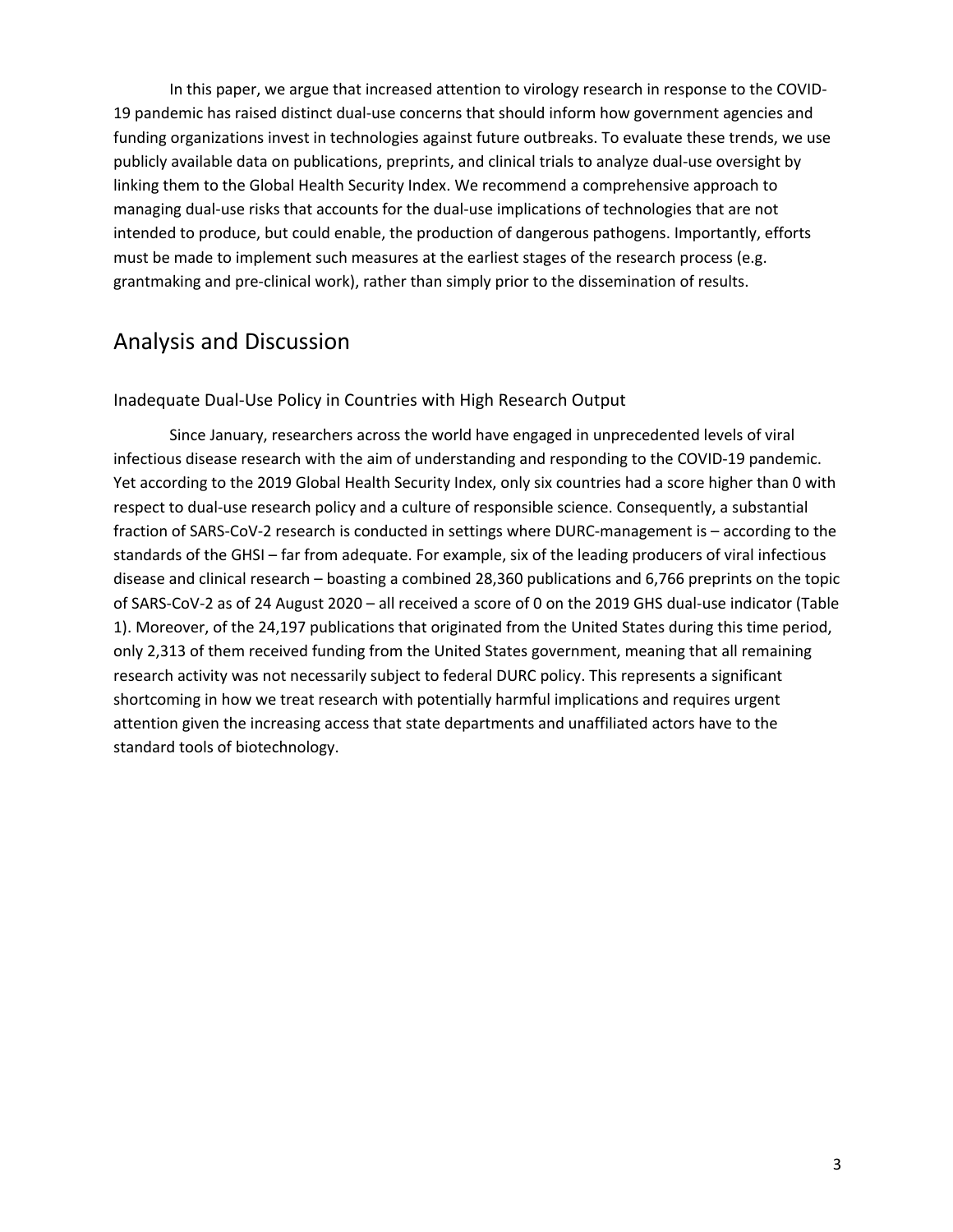| <b>Country</b>       | <b>Articles</b> | <b>Preprints</b> | <b>GHS Dual-Use Indicator</b> |
|----------------------|-----------------|------------------|-------------------------------|
| <b>United States</b> | 19544           | 4395             | 50                            |
| China                | 9174            | 3201             | $\pmb{0}$                     |
| United Kingdom       | 8633            | 1775             | 33.3                          |
| Italy                | 6122            | 824              | $\pmb{0}$                     |
| India                | 3678            | 961              | $\mathbf 0$                   |
| Germany              | 3405            | 756              | $\pmb{0}$                     |
| Spain                | 3124            | 449              | $\mathbf 0$                   |
| Canada               | 3077            | 578              | 33.3                          |
| France               | 2895            | 687              | $\pmb{0}$                     |
| Australia            | 2706            | 558              | 33.3                          |

**Table 1:** Breakdown of COVID-19 journal articles and GHS Dual-Use Indicator score by country.

*Data as of 24 August, 2020.*

Further exacerbating this lack of oversight is the dramatic growth in submissions to preprint servers such as medRxiv and bioRxiv. In fact, between January and July 2020 the amount of preprint submissions to bioRxiv was 2.35 greater than in all of 2019; additionally, 25% of submissions to medRxiv and bioRxiv were related to the COVID-19 pandemic, meaning that the increase is largely attributable to the current pandemic (Figure 1) (*BioRxiv Summary Metrics*). While this trend favors the rapid dissemination of information and reagents essential to scientific collaboration and medical countermeasure development, it also enables the disclosure of information that typically may have been subject to further examination for validity and reproducibility during the standard scientific review process.



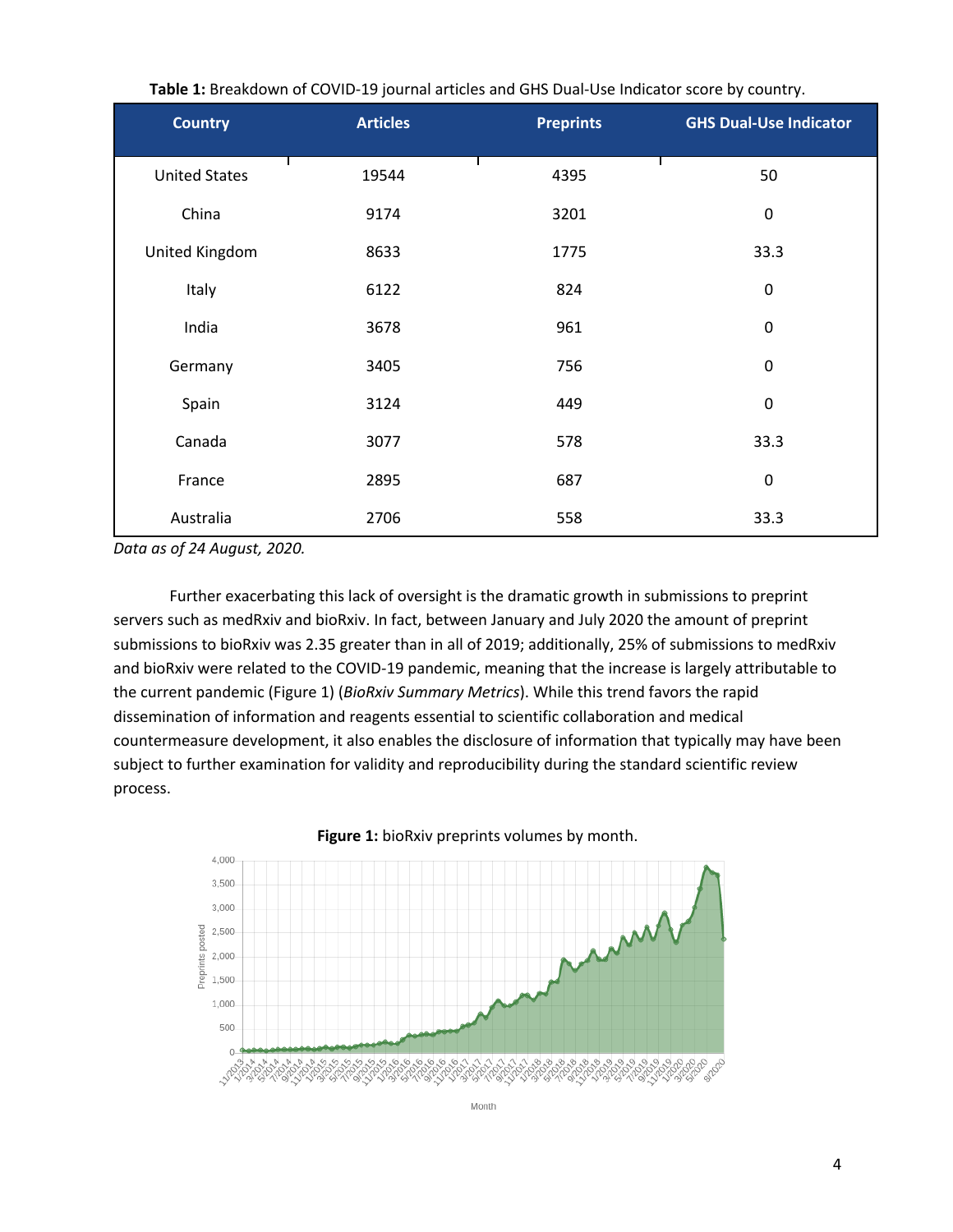### Expanding Dual-Use Definitions

The increase in the volume of published research poses challenges for traditional mechanisms of scrutinizing and moderating dual-use research. In 2018, research on *de novo* horsepox synthesis received swift and widespread condemnation among health security experts after it was published without an adequate review of biosecurity implications (Inglesby; Esvelt). In contrast, the publication of work describing the reconstruction of viral pathogens, including SARS-CoV-2, on bioRxiv and in *Nature* has received comparatively little attention or scrutiny, despite the clear biosecurity risks associated with disclosing methods and experimental details for pandemic pathogen reconstruction (Thi Nhu Thao et al.). In response to the horsepox work, Dr. Tom Inglesby of the Johns Hopkins Center for Health Security suggested that dual-use experiments should not be pursued without clear benefit, especially if they can be substituted with techniques that pose fewer risks (Inglesby). For the same reason, cloning of live viruses should be replaced with sample collection from infected patients (which is naturally accompanied by more stringent safety protocols), or virus-like particles (non-infectious particles that closely resemble the virus) that are both easier to obtain and less prone to dual-use.

While current definitions of DURC encompass such work on viral *de novo* synthesis, research and development of certain pandemic countermeasures exhibits dual-use potential that is not captured within existing frameworks. Accordingly, countries should adopt a wider DURC framework which encompasses research conducted on viruses of little pathogenic concern, which may inform engineering of pathogens of pandemic concern.

For example, while the advancement of vaccine platforms such as virally vectored vaccines promises improved response time to novel pandemic pathogens, genetic modification of nonpathogenic vaccine vector viruses to encode the antigen of interest can potentially inform engineering of pathogenic viruses. Particularly, the engineering of viral vectors posed to elicit immune evasion characteristics is an example of a research approach with dual-use potential. Through this vaccine technology, insights may be generated that could be translated to pathogens of pandemic potential. For instance, genetic engineering has been used to create chimeric adenovirus vectors to circumvent existing adenovirus serotype 5 anti-vector immunity (Figure 2) (Roberts et al.). While this approach is relatively specific to a pathogen with a relatively safe profile of functionality, similar modifications of attenuated versions of viruses with pandemic potential might produce easily translatable insights on how to overcome pre-existing or vaccine-induced immunity.



#### **Figure 2:** Approaches for avoiding pre-existing anti-vector immunity.

*Authors' illustration, created with BioRender.com.*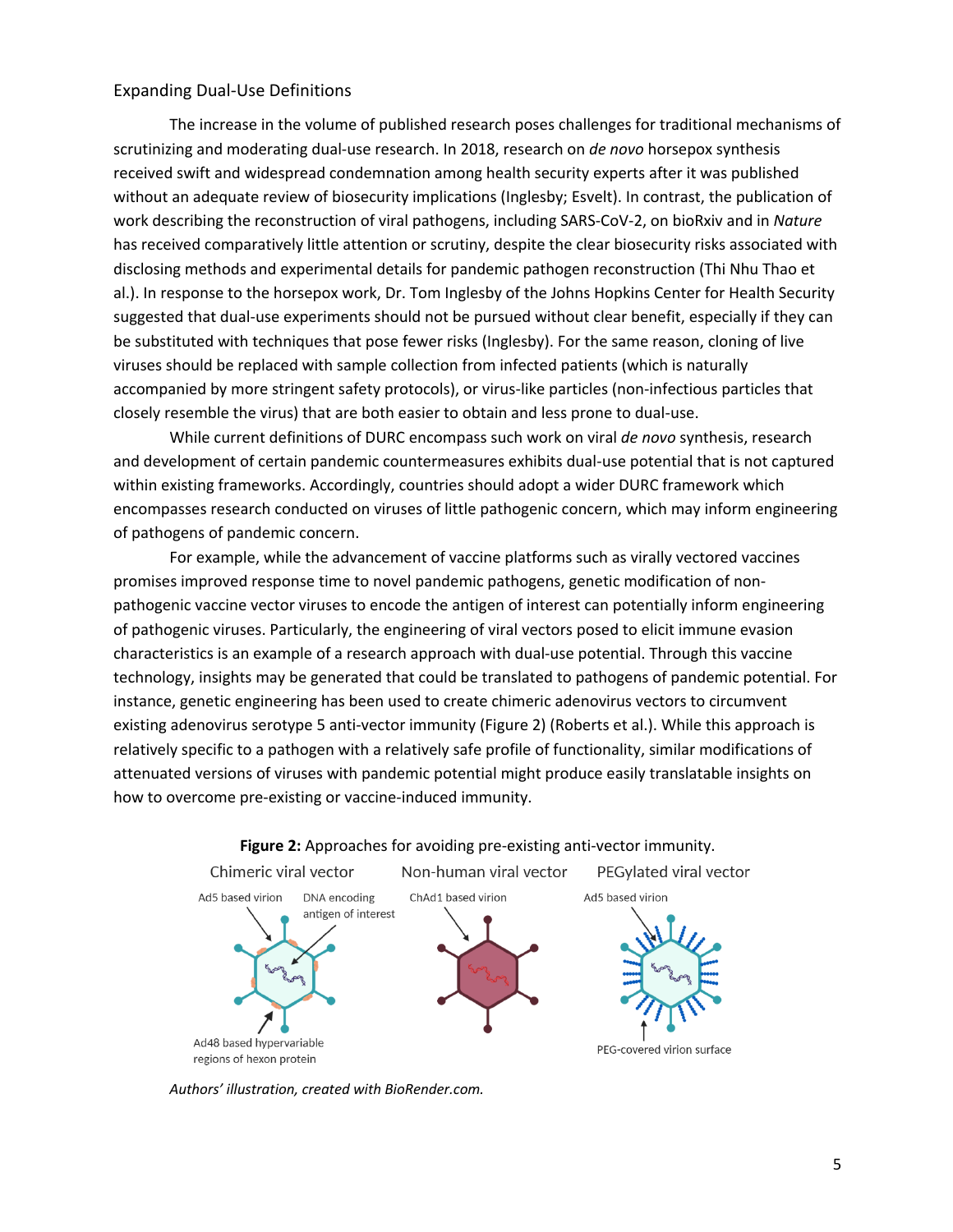#### Considering Safer Alternatives to Dual-Use Research

Viral vectors are an example of a versatile technology with uses in vaccinology, immunotherapy, and gene therapy, but specific aspects of their application may be associated with dual-use risks and therefore amenable to safer alternatives. For instance, genetic-based immune evasion may be the most elegant solution to the problem of anti-vector immunity, but other available approaches pose fewer dual-use concerns. To work around the issue of pre-existing anti-vector immunity, one could use vectors with low seroprevalence such as non-human adenoviruses, as is the case for the chimpanzee adenovirus-based COVID-19 vaccine developed by the University of Oxford and AstraZeneca (Figure 2) (Folegatti et al.). Additionally, most virally vectored vaccines do not rely on replication competence for effectiveness, hence, approaches that are not passed onto potential viral progeny may be part of a safe solution. For example, the modification of viral surfaces through PEGylation to decrease anti-vector immunity, while involving an additional manufacturing step, seems promising and safe (Figure 2) (Weaver and Barry). Due to the use of replication-incompetent viral vectors in gene therapy, these same considerations and conclusions apply there. Currently, virally vectored vaccines are an important part of our vaccine portfolio due to their ability to induce robust cellular immune responses potentially necessary for protection against pathogens such as poxviruses and filoviruses (Graham and Sullivan). Nevertheless, another strategy for mitigating dual-use risks might be to preferentially pursue alternative approaches that seem less worrying from a dual-use perspective, such as nucleic acid or recombinant protein-based platform vaccines. To reduce the need to overcome the limitation of anti-vector immunity, virally vectored vaccines could be conserved for tackling pathogens for which their unique immunogenic profile is needed. This would prevent the population-wide build-up of immunity against the vectors with the most promising properties.

### Managing dual-use risks in the wake of the COVID-19 pandemic

Reframing the work on research with dual-use potential is of particular importance now, as the pandemic will likely lead to an unprecedented infusion of funding for work on pandemic countermeasures, including research on virally vectored vaccines. As we cannot yet determine the longer-term effects of the COVID-19 pandemic on funding of pandemic countermeasures, we investigated the effect the Ebola epidemic had on the funding of virally vectored vaccines. Looking back, the 2014-2016 Ebola epidemic led to a clear uptick in funding of research on virally vectored vaccines (Figure 3) (WHO, *Statement on the 1st Meeting of the IHR Emergency Committee on the 2014 Ebola Outbreak in West Africa*). Between the period of 2009-2014 US federal funding for research on virally vectored vaccines increased annually on average by just 0.9% compared to an average annual increase of 14.3% in the years following the Ebola epidemic. This increase in virally vectored vaccine funding needs to be seen in light of the success of this approach during the Ebola response - all Ebola vaccines that have been approved for emergency use are viral vector-based. Therefore, the success of different platform approaches with regards to the development of a COVID-19 vaccine might decide over the extent of funding which different technologies will receive following the pandemic.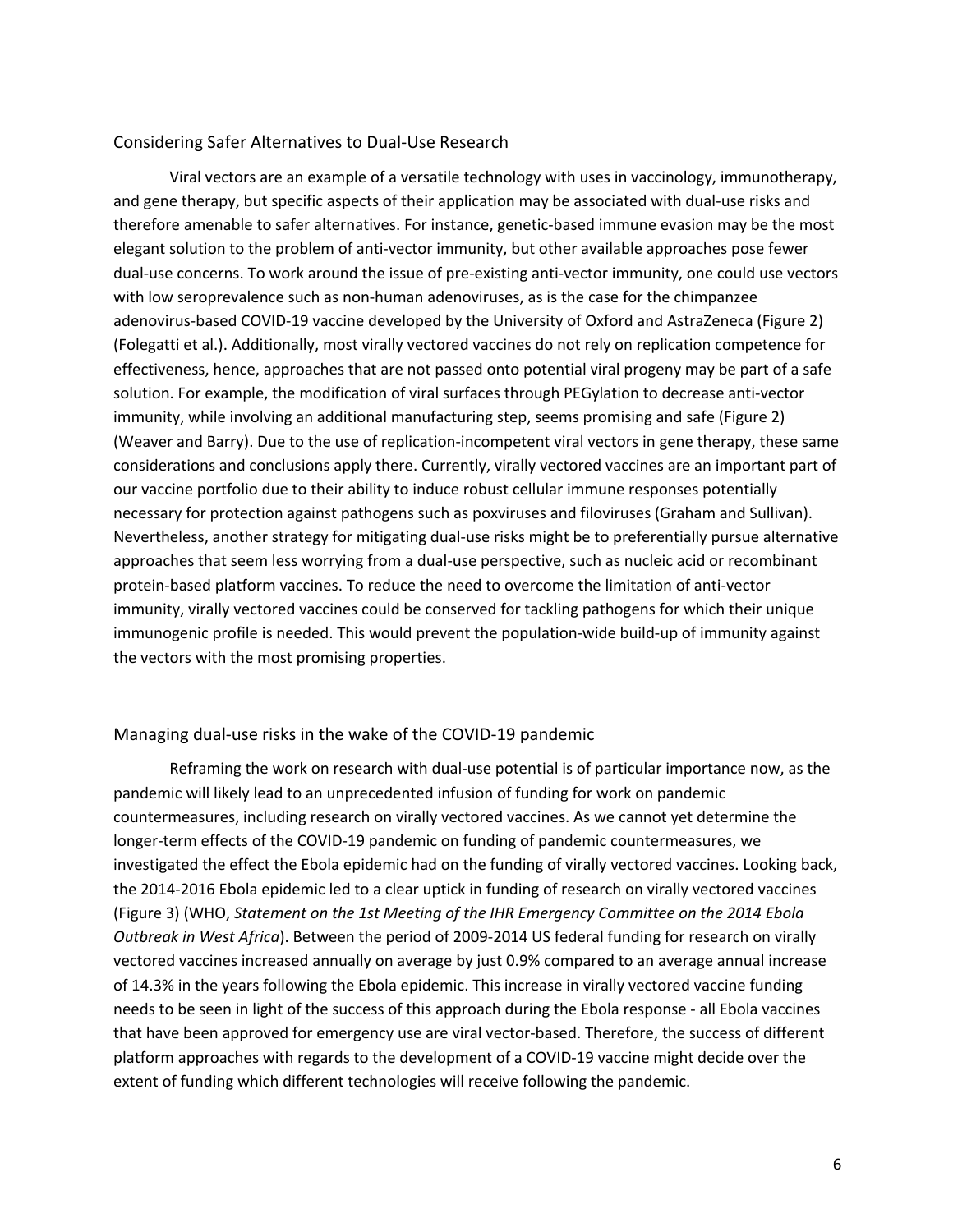

### **Figure 3:** US federal funding of research on virally vectored vaccines.

Funding awarded to research on virally vectored vaccines

WHO declares Ebola epidemic a Public Health Emergency of International Concern on 8 August 2014

*US research grants reported on https://federalreporter.nih.gov, with funding of virally vectored vaccines defined by the query '"viral vector" AND vaccine' and total vaccine funding by the query 'vaccine'.*

Similarly, private grantmakers such as the Coalition for Epidemic Preparedness Innovations (CEPI), founded in 2016 in the aftermath of the Ebola epidemic, have shown large interest in virally vectored vaccines. As of November 2019, CEPI had awarded \$279m out of \$458m invested in vaccine research for neglected pathogens and platform advancement to approaches based on viral vectors (Bernasconi et al.). Additionally, 10 out of 42 active clinical trials for the development of a SARS-CoV-2 vaccine rely on viral vectors (WHO, *Draft Landscape of COVID-19 Candidate Vaccines*). Comprehensive DURC regulations should thus account for the roles played by both public and private grantmakers conducting such research.

Furthermore, a wider DURC regulatory framework applied at the grantmaking stage would allow for a comprehensive review of proposed research such as novel pandemic countermeasures with dualuse risk. For instance, one such proposal that should be carefully evaluated for its biosecurity risk is the development of self-disseminating vaccines to combat zoonotic spillovers, which could incentivize research into improving viral propagation and immune evasion (Nuismer and Bull). Review of new research proposals would enable better control of research of high dual-use potential and hence decrease the risk of biological events caused by deliberate release of engineered pathogens. Nevertheless, some studies may not pose clear risks until a certain discovery is made or data is collected. To address such scenarios, mechanisms to report new developments in the risk profile of a project and stronger social norms around dual-use must be established.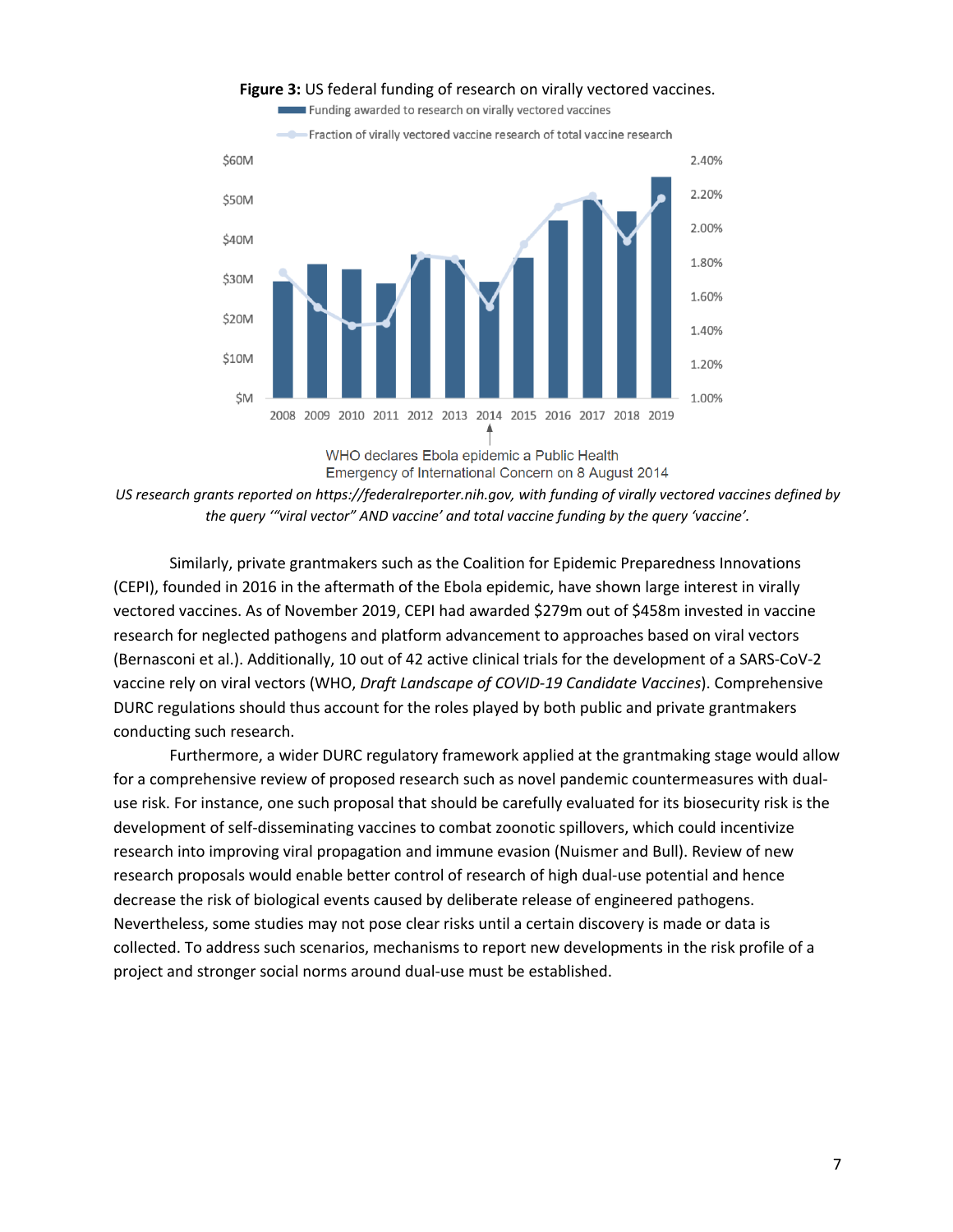### Recommendations

1) A broader definition of dual-use research of concern should be adopted, including research beyond specific experiments on select pathogens in order to capture dual-use knowledge from work on commonly applicable GoF techniques and approaches.

Even in the US, the GHSI frontrunner on dual-use regulation, such regulations are insufficient as the GHS "prevent" index demonstrates. By existing conventions, dual-use classification is limited to any research performed on 1 of 15 specified agents, and one of 7 categories of experiments. This scheme does not encompass the regulation of work on other agents that could be applied to one of the specified agents (e.g. the translation of horsepox research to smallpox). Therefore, a wider framework for defining dual-use research is needed, which encompasses such considerations and could then be used as a foundation for national policies.

A tiered system could be used to qualify the level of concern associated with different activities and to determine appropriate oversight measures. Categories of concern could look similar to those proposed by The Center for International and Security Studies at the University of Maryland (Steinbruner et al.). For instance, while direct work on eradicated or specified agents would fall into the category of highest concern, work on homologous viruses or pathogens within the same family as specified agents would fall into the next highest tier. Furthermore, research on any agent that aims to improve properties such as pathogenicity, transmissibility, immune evasion, or genetic stability and might produce insights applicable to other agents should be considered as research of potential concern. Importantly, any DURC framework should be reviewed and updated regularly to account for emerging technologies and insights of potential concern.

Ultimately, determining which research activities should or should not be allowed to proceed requires careful investigation of at least three factors: (1) the overall risks inherent in a particular activity; (2) the potential benefits of the research; (3) and the availability of safer approaches to solving the given problem. Such efforts can build on previous evaluations of risk-benefit ratios, such as the commissioned report on H5N1 conducted by Gryphon Scientific (Gryphon Scientific; Farquhar et al.).

Dual-use regulations must be introduced in advance of the next outbreak so that they are factored into research, funding, and publication decisions occurring during and after a pandemic, given that research which takes place under such circumstances might be of particular dual-use concern and the fact that containing insights after their discovery may be exceedingly difficult.

### 2) Countries should update or create regulatory frameworks for oversight of dual-use research.

The GHS Index shows that the majority of countries, including many key players in research on pandemic countermeasures, have not introduced robust policies to manage dual-use research. We strongly encourage countries to implement such policies in order to limit the accessibility of knowledge and tools necessary for creating engineered pathogens. This includes provision for a regulatory agency to oversee proposals for such research, as well as mechanisms to screen DNA synthesis against a predetermined list of toxins and agents of concern before sale. Countries can either implement policies for dual-use research through executive orders or regulations or they can pass relevant legislation. Additionally, countries should identify a concrete agency responsible for dual-use oversight. For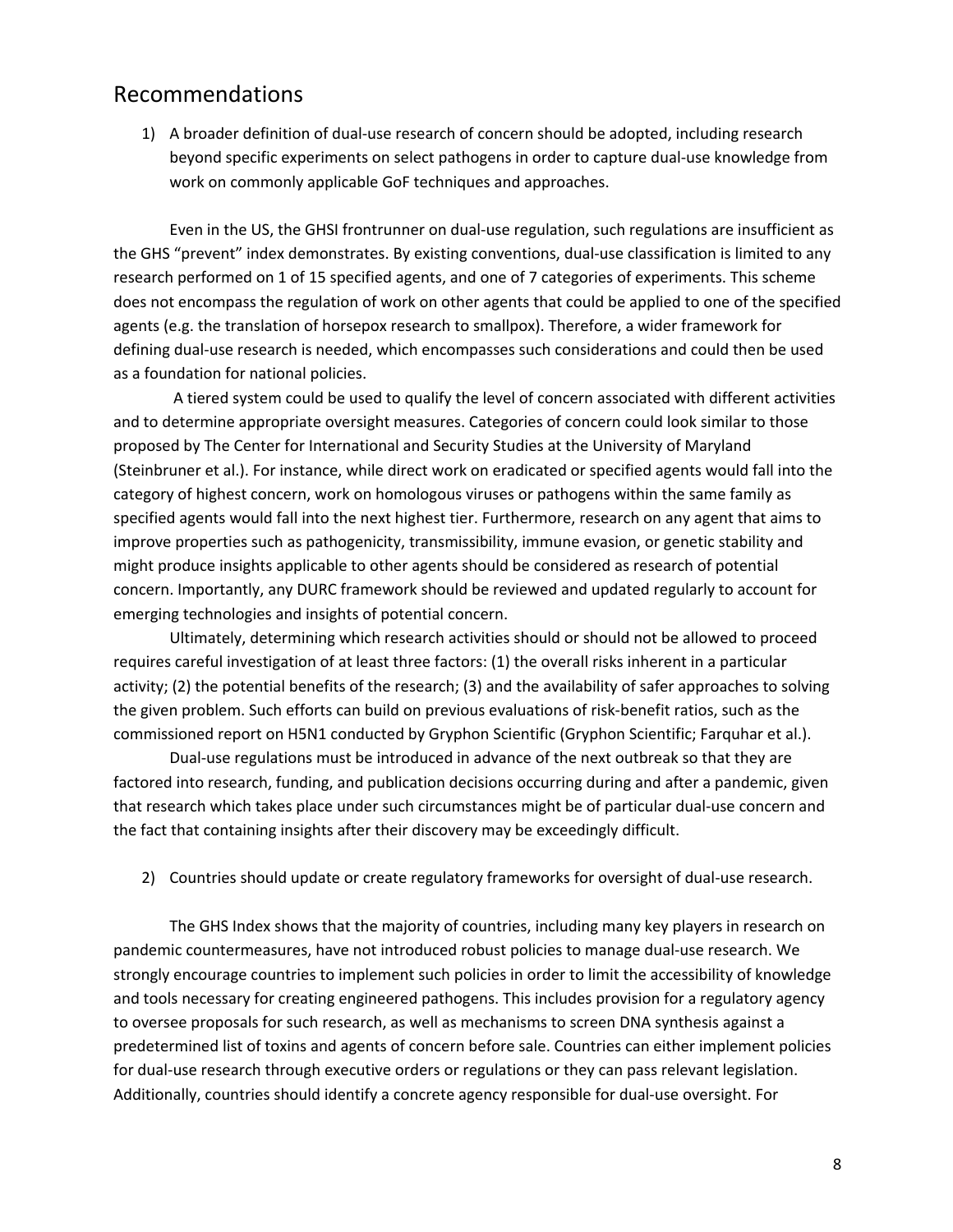example, under the Slovenian Strategic Materials Act, the Chemical Office of the Ministry of Health has the jurisdiction to oversee and prohibit dual-use research and research with especially dangerous pathogens (Global Health Security Index; Republic of Slovenia - Legal information system (PisRS)). Improvement on this front can be concretely measured by the existing scoring assigned by the GHS Index for "Dual-use research and culture of responsible science" and should be continuously updated in light of novel technological advances.

3) Robust mechanisms beyond policymaking must be introduced to reinforce dual-use considerations in biomedical research.

Oversight of research of dual-use concern should be enacted at the earliest stages of research, such as when giving out grants, and continue to follow its progression in cases where dual-use risks are unclear at its conception. The rapid dissemination of scientific results during a pandemic has demonstrated that controlling the flow of such information is somewhat futile once such research has been completed. Instead, public and private funders of biological research should follow the example of the Wellcome Trust, the UK Biotechnological and Biological Research Council, and Medical Research Council, which require grant applicants to explicitly account for risks of misuse in applications and notify funders and other relevant authorities of any previously unanticipated changes in the dual-use risk status of their research (Williams-Jones et al.).

Building stronger social norms around dual-use research will be critical for the practical implementation of regulatory frameworks as optimal adherence will depend on the cooperation of researchers. To this end, education programs on such risks need to become part of university life science teaching. In the US, the NSABB should take the lead on creating guidance for education on these topics.

New approaches to surveillance and attribution of genetic sequences are also necessary to enable an early response to the creation or distribution of agents of unknown consequence (Alley et al.). These could come under the purview of commercial DNA sequencing companies, similar to the surveillance measures imposed by DNA synthesis companies to prevent genetic reconstruction of agents or toxins of concern.

# **Conclusions**

One of the rare upsides to the pandemic has been the scientific collaboration that it has encouraged between researchers globally, as well as new efforts to accelerate pre-clinical and clinical work in response to an outbreak. While these positive outcomes are significant, it is important to note that the pandemic has also clearly demonstrated the vulnerability of our healthcare, political and economic systems to infectious pathogens. Consequently, it is critical to ensure that the progress made from responses to naturally-occurring pandemics does not increase the risk of malicious actors engineering harmful pathogens.

Our analysis demonstrates that technology and countermeasures developed in the wake of COVID-19 require more robust regulatory frameworks for biomedical research with potential dual-use applications. This can be implemented by expanding the current definitions of DURC to also include research beyond specific experiments on select pathogens to capture dual-use knowledge from work on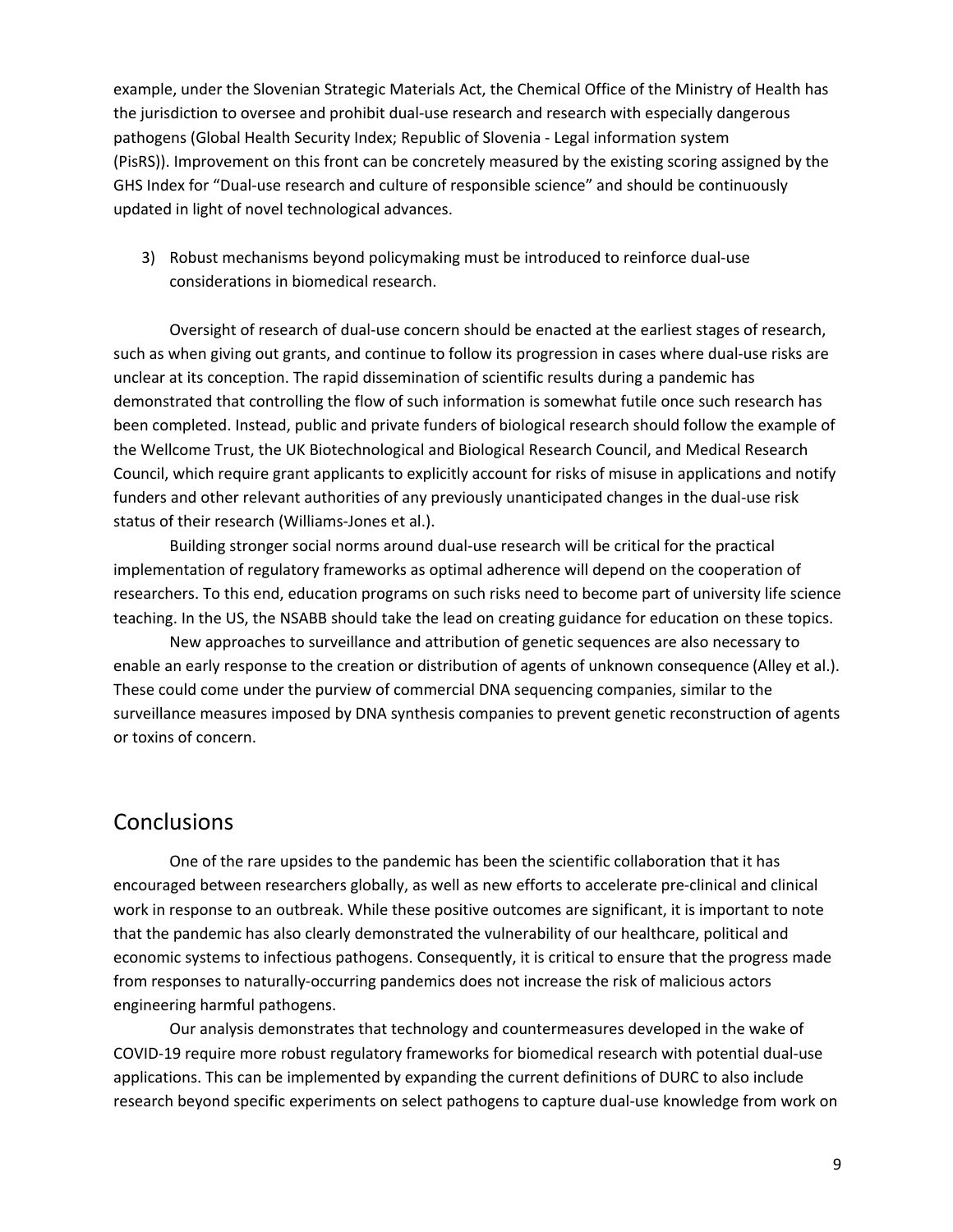readily translatable GoF techniques. Such a wider framework should be introduced through oversight policies in countries with large research contributions, as well as strengthening norms surrounding safety among public and private grant makers and scientists. Introduction of these measures in the nearterm will be essential to ensuring a more secure future in the event of accidental or intentional biological events.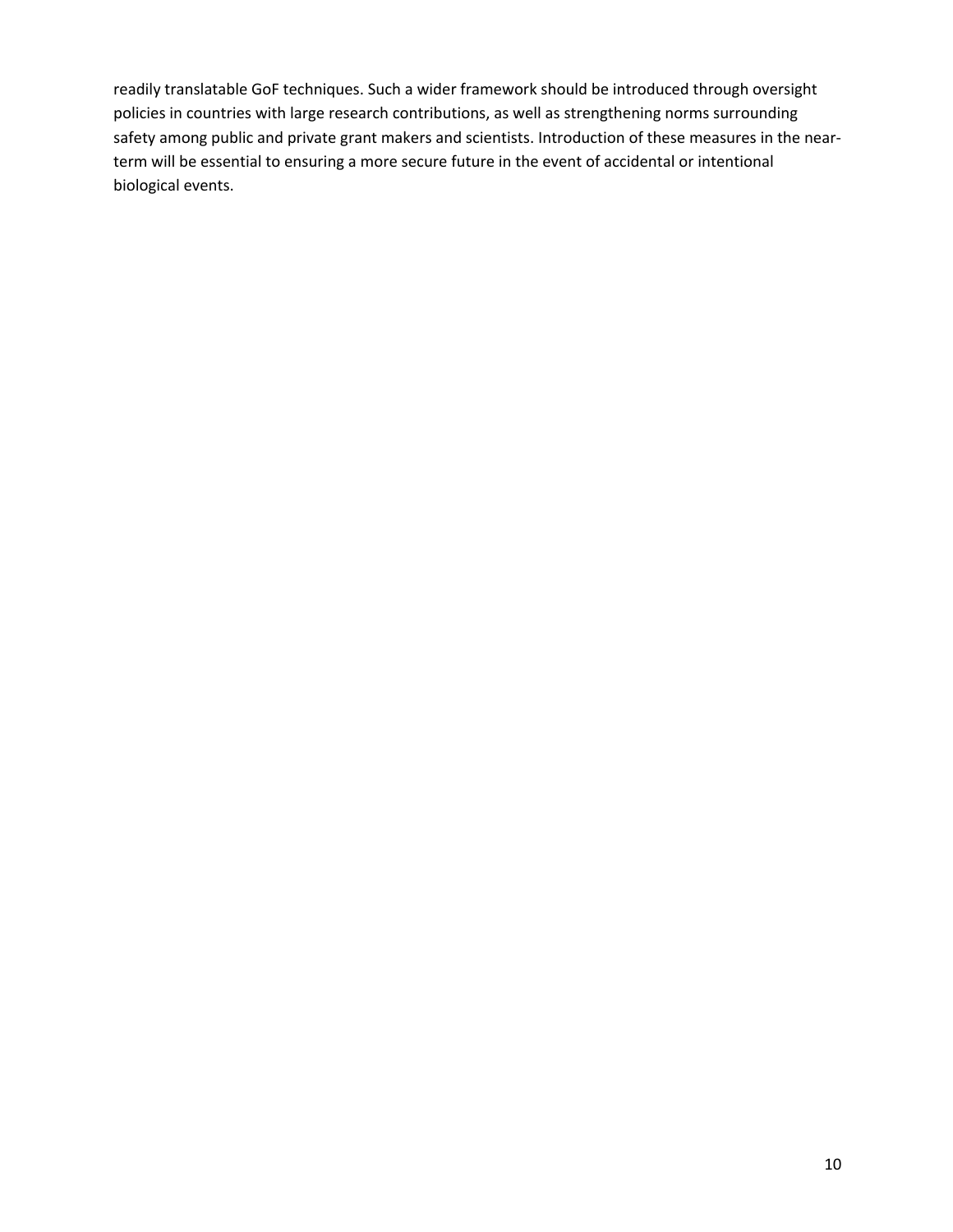# References

Alley, Ethan C., et al. "Attribution of Genetic Engineering: A Practical and Accurate Machine-Learning Toolkit for Biosecurity." *BioRxiv*,

https://www.biorxiv.org/content/10.1101/2020.08.22.262576v1. Accessed 12 Oct. 2020.

Bernasconi, Valentina, et al. "Developing Vaccines against Epidemic-Prone Emerging Infectious Diseases." *Bundesgesundheitsblatt - Gesundheitsforschung - Gesundheitsschutz*, vol. 63, no. 1, Jan. 2020, pp. 65–73. *Springer Link*, doi:10.1007/s00103-019-03061-2.

*BioRxiv Summary Metrics*. https://rxivist.org/stats. Accessed 25 Aug. 2020.

*Coronavirus Research Publishing: The Rise and Rise of COVID-19 Clinical Trials*.

https://www.natureindex.com/news-blog/the-top-coronavirus-research-articles-by-metrics. Accessed 26 Aug. 2020.

Deutsche Welle. "Coronavirus: Experts Warn of Bioterrorism after Pandemic | DW | 25.05.2020." *DW.COM*, https://www.dw.com/en/coronavirus-experts-warn-of-bioterrorism-afterpandemic/a-53554902. Accessed 26 Aug. 2020.

Esvelt, Kevin M. "Inoculating Science against Potential Pandemics and Information Hazards." *PLoS Pathogens*, vol. 14, no. 10, Oct. 2018. *PubMed Central*, doi:10.1371/journal.ppat.1007286.

- Farquhar, Sebastian, et al. "Pricing Externalities to Balance Public Risks and Benefits of Research." *Health Security*, vol. 15, no. 4, Aug. 2017, pp. 401–08. *DOI.org (Crossref)*, doi:10.1089/hs.2016.0118.
- Folegatti, Pedro M., et al. "Safety and Immunogenicity of the ChAdOx1 NCoV-19 Vaccine against SARS-CoV-2: A Preliminary Report of a Phase 1/2, Single-Blind, Randomised Controlled Trial." *The Lancet*, vol. 0, no. 0, July 2020, doi:10.1016/S0140-6736(20)31604-4.
- Global Health Security Agenda. *APP3 Statement on Biosecurity and Biosafety During the COVID-19 Pandemic*. 30 July 2020, https://ghsagenda.org/2020/07/30/app3-statement-on-biosecurityand-biosafety-during-the-covid-19-pandemic/.

Global Health Security Index. "GHS Index: Slovenia." *GHS Index*, https://www.ghsindex.org/country/slovenia/. Accessed 13 Oct. 2020.

Graham, Barney S., and Nancy J. Sullivan. "Emerging Viral Diseases from a Vaccinology Perspective: Preparing for the next Pandemic." *Nature Immunology*, vol. 19, no. 1, Jan. 2018, pp. 20–28. *PubMed*, doi:10.1038/s41590-017-0007-9.

Gryphon Scientific. *Risk and Benefit Analysis of Gain of Function Research*. Apr. 2016.

Inglesby, Tom. "Horsepox and the Need for a New Norm, More Transparency, and Stronger Oversight for Experiments That Pose Pandemic Risks." *PLoS Pathogens*, vol. 14, no. 10, Oct. 2018. *PubMed Central*, doi:10.1371/journal.ppat.1007129.

NIH Office of Intramural Research. *Dual-Use Research*. https://oir.nih.gov/sourcebook/ethicalconduct/special-research-considerations/dual-use-research. Accessed 19 Aug. 2020.

- Nuismer, Scott L., and James J. Bull. "Self-Disseminating Vaccines to Suppress Zoonoses." *Nature Ecology & Evolution*, Nature Publishing Group, July 2020, pp. 1–6. *www.nature.com*, doi:10.1038/s41559-020-1254-y.
- Republic of Slovenia Legal information system (PisRS). *Strategic Goods Control Act of Special Importance for Safety and Health (ZNSBPPVZ)*. 21 Mar. 2006, http://pisrs.si/Pis.web/pregledPredpisa?id=ZAKO4227#.

Roberts, Diane M., et al. "Hexon-Chimaeric Adenovirus Serotype 5 Vectors Circumvent Pre-Existing Anti-